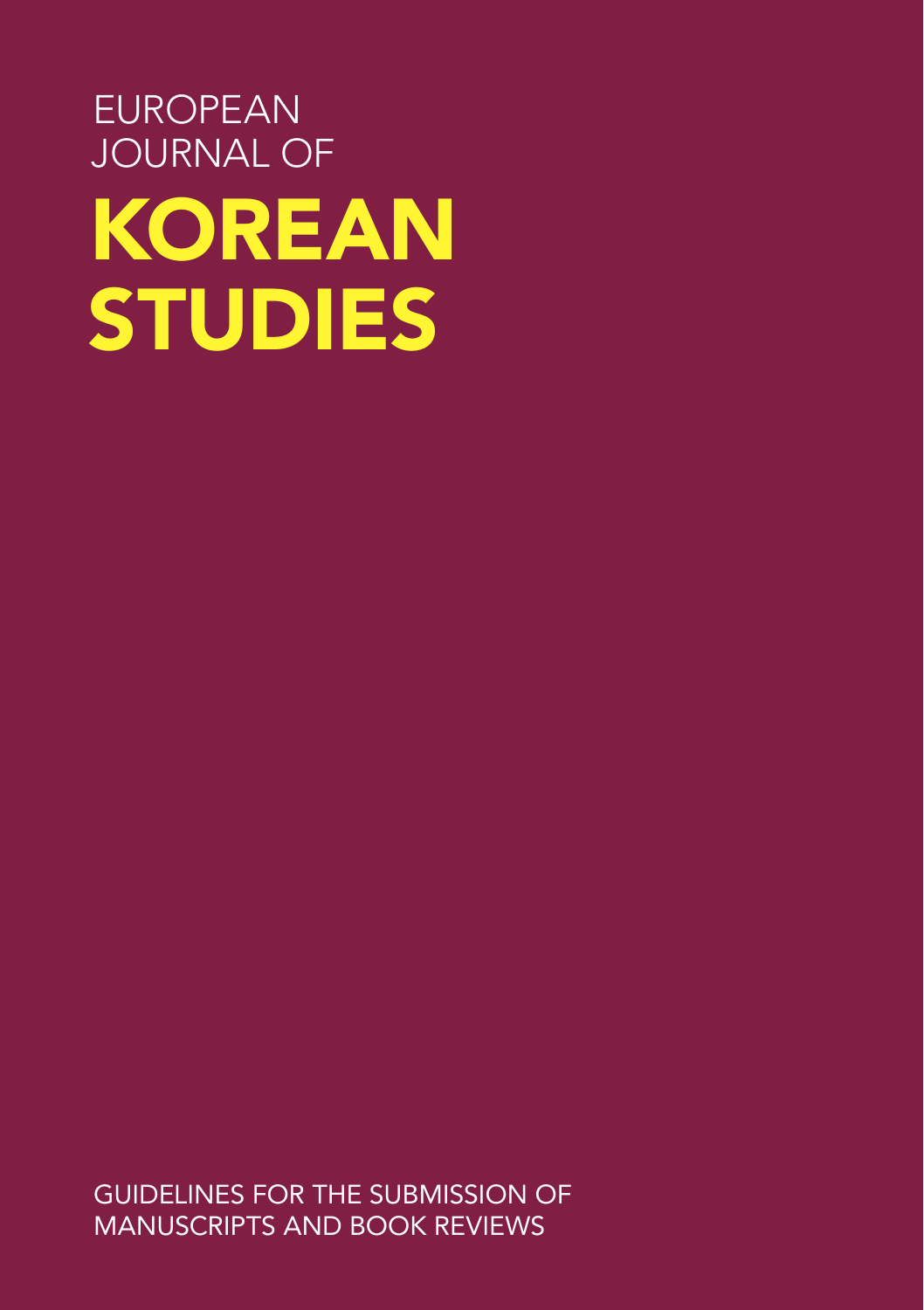### Guidelines for Articles and Research Notes

Persons submitting articles and research notes for consideration should note the following requirements:

- 1. In the case of articles, the body of the manuscript should normally be between 5,000 and 10,000 words in length. Endnotes, bibliography, and other additional material are excluded from this word count.
- 2. For research notes, the manuscript should normally be between 3,000 and 5,000 words, including endnotes and bibliography.
- 3. The manuscript should use endnotes (not footnotes) and follow the "Chicago Style" for references. If you are uncertain what the "Chicago style" conventions are, please contact the Editor.
- 4. The manuscript must be submitted as a Microsoft Word file attachment and must be written in double-spaced 12-point font. This rule applies to both the text of the article, its section headings, and the title. A standard font like Times New Roman or Garamond is preferred; do not use bold-face fonts.
- 5. The manuscript should have a separate cover page which gives the full name of the author(s), academic affiliation(s), and full postal and email contact details. The cover page should also have a one-paragraph abstract (limited to 100 words) of the contents of the article and five to seven key words.
- 6. The first page of the text of the manuscript should have only the title of the article at top. The name of the author(s) should NOT be included.
- 7. All materials should be submitted to Dr. Robert Winstanley-Chesters, Managing Editor of *The European Journal of Korean Studies* at r.winstanleychesters@leeds.ac.uk.
- 8. The Editorial Board intends that an author should know within two months of the submission of an article about the success of his/her submission.
- 9. Contributors must also obey "Style Guidelines for All Submissions" given below.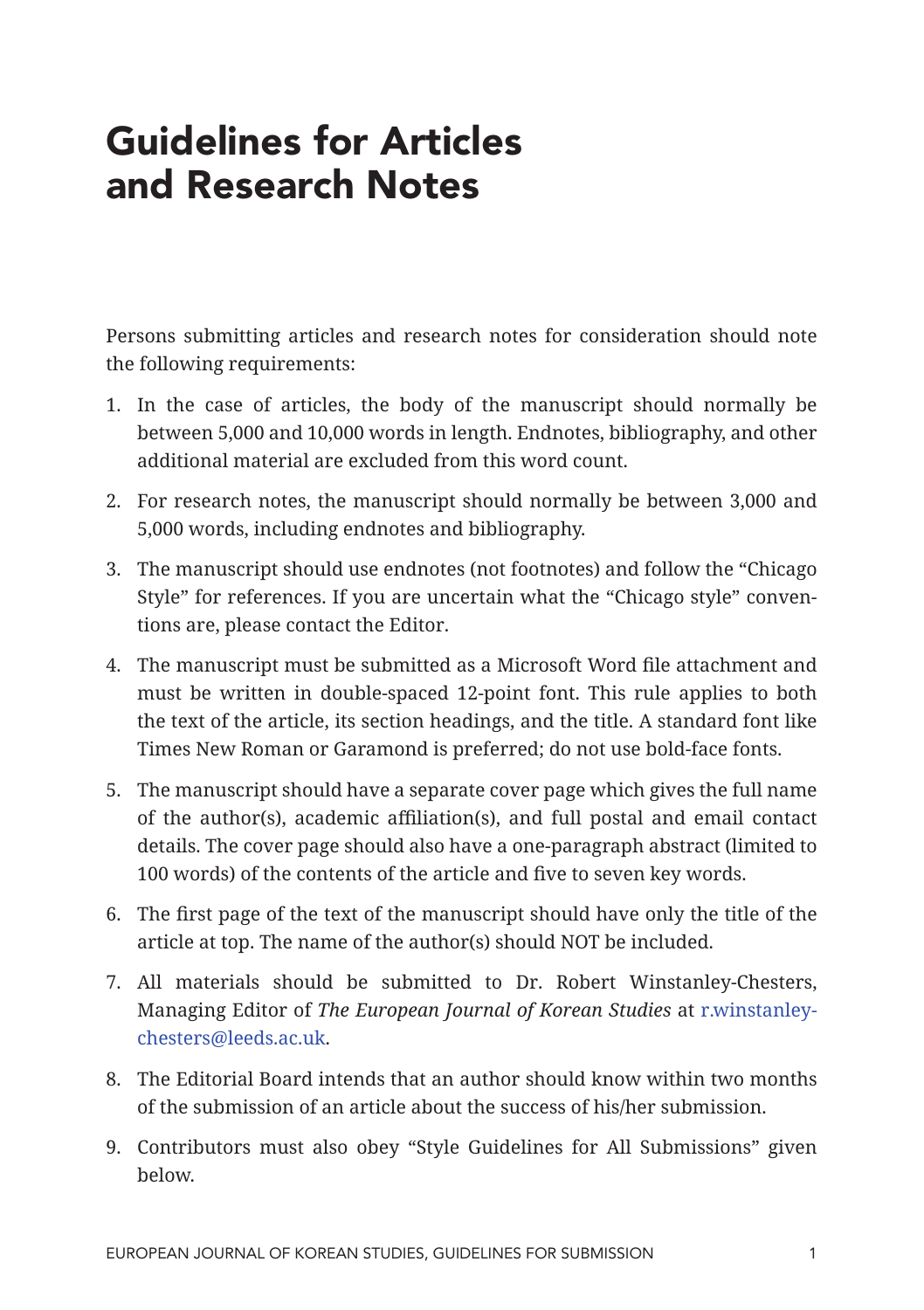Persons submitting articles and research notes for consideration should also note that acceptance of an article or research note and its publication in *The European Journal of Korean Studies* assumes consent to the following terms of publication:

- 1. The copyright for any publication or writing in *EJKS* remains with the author.
- 2. Authors of papers in *EJKS* will not make them publicly accessible online for three calendar months after their papers' publication online.
- 3. During those three calendar months the *Journal* website www.ejks.org.uk retains exclusivity of access so far as that publication is concerned.
- 4. Any special requirements by higher education institutions or funders relating to the depositing of academic writing in institutional depositories within particular timeframes may be met by authors.
- 5. We ask that outside of the three calendar months, authors and contributors to *EJKS* make their articles available on non-profit and academic platforms such as academia.edu or researchgate.edu.
- 6. If authors and contributors wish to republish in another journal or publication a part of or the whole of a work published originally in *EJKS*, we ask that they inform us beforehand.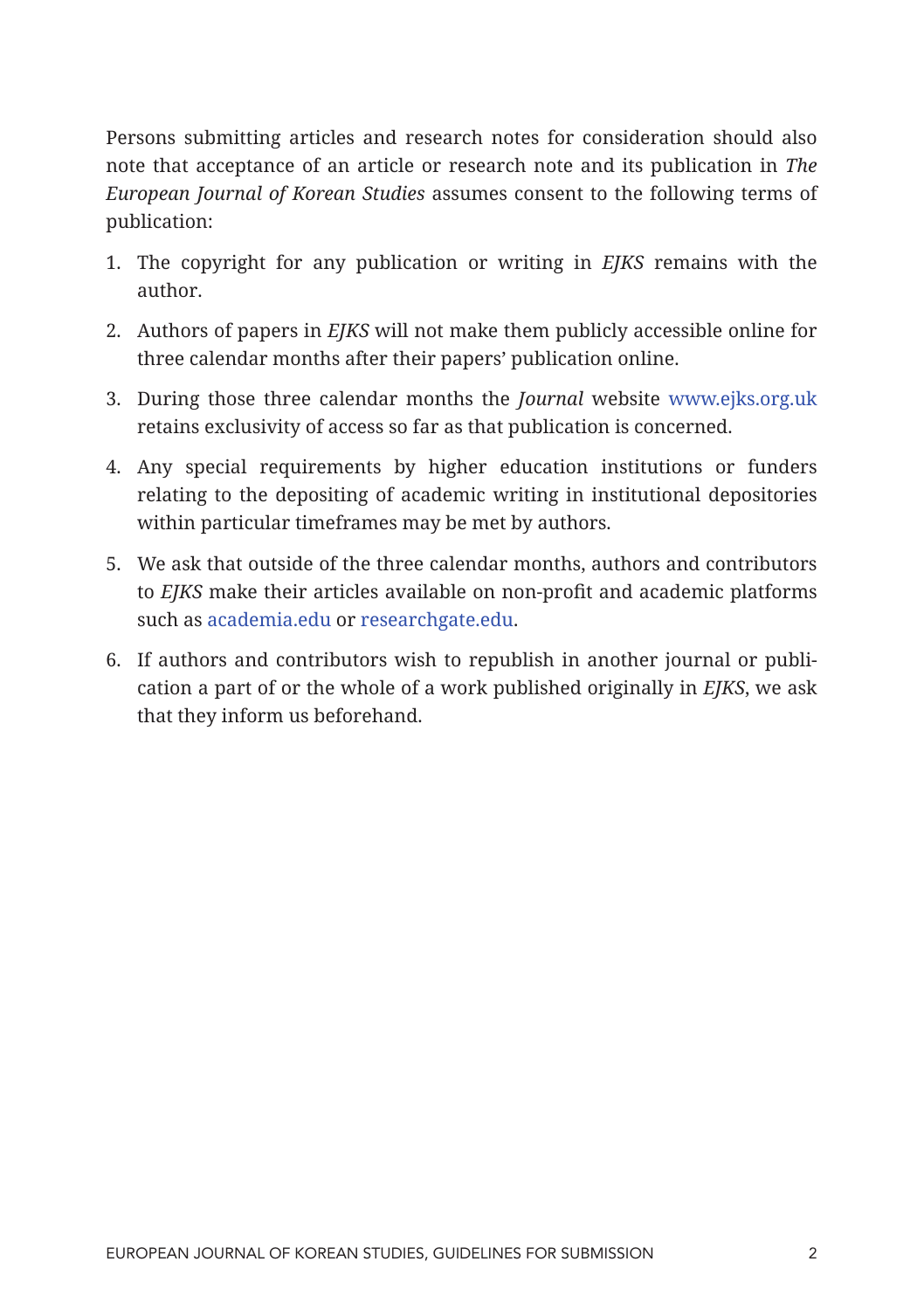### Guidelines for Book Reviewers

The following broad guidelines are provided for use by reviewers. In addition to books, reviewers may wish to consider film, music, and media recordings.

- 1. Book reviews should be between 500–1,000 words in length. Reviews of up to 1,200 words are acceptable if agreed with the *Journal*.
- 2. The review should not contain significant quotations from a book other than the book under review.
- 3. References given in the review should be kept to a minimum; if used, they should be given in numbered endnotes. If referencing the book under review, inline references may be used, e.g., (p. 48).
- 4. At the beginning of the review, the reviewer should provide the name of the author, title of the book, and publication details in the following format:

Jones, Jane, *A Book about Korean History* (Place, Publisher, Date); pp. xx, 235; maps, illustrations, bibliography, index. ISBN. Hb. £50, pb. £25.

- 5. All reviews should include information about the content of the book, its academic value, and the audience to which it is (or might be) addressed.
- 6. Reviews should be written in Word and sent electronically to the Managing Editor of *The European Journal of Korean Studies* r.winstanley-chesters@ leeds.ac.uk. Contributors must also follow "Style Guidelines for All Submissions" given below.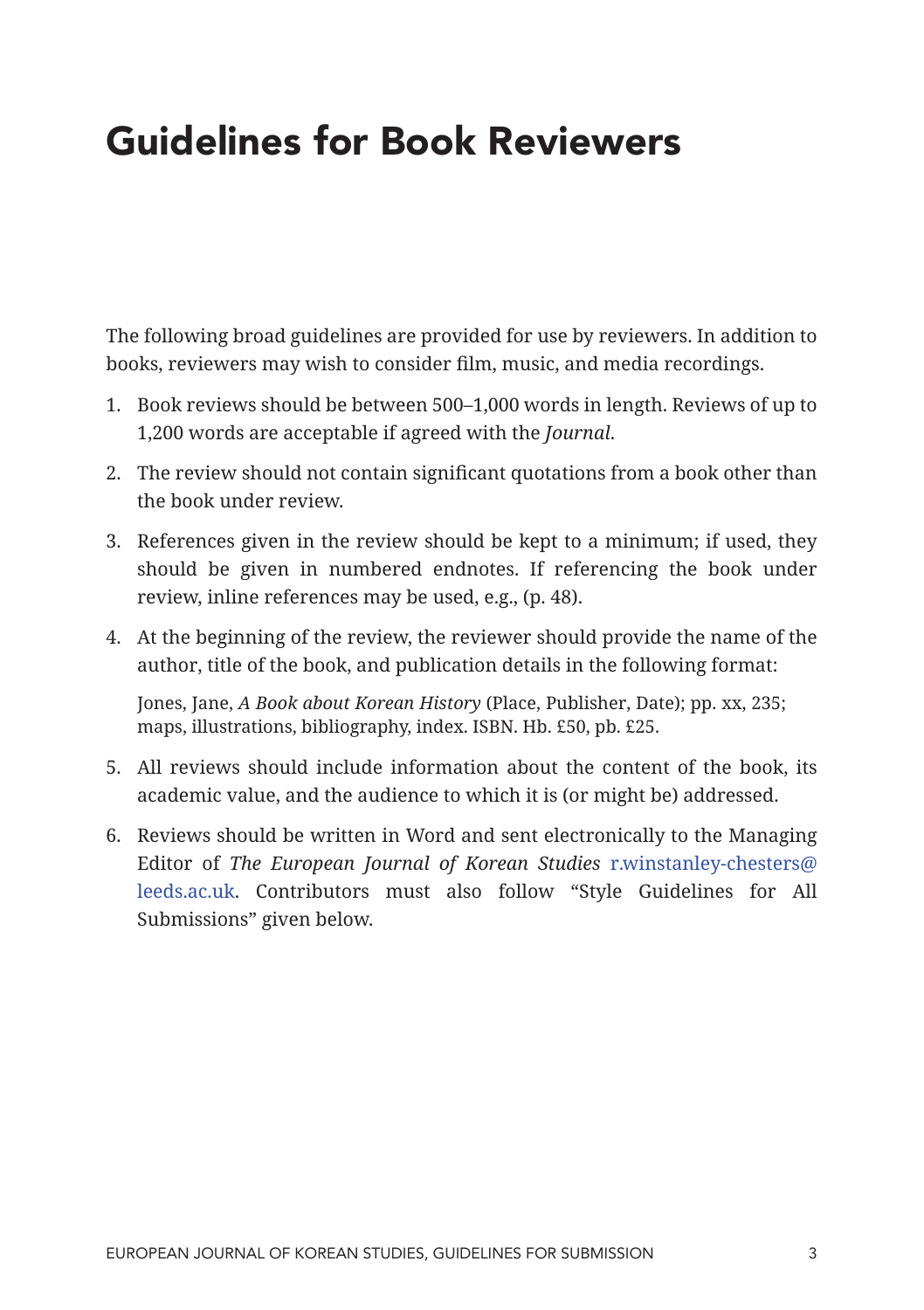### Style Guidelines for All Submissions

- 1. Manuscripts must be submitted only in English, using American spelling conventions.
- 2. The body of the manuscript should normally be between 5,000 and 10,000 words in length. Endnotes, bibliography, and other additional material are excluded from this word count.
- 3. All style matters are determined by *The Chicago Manual of Style, 14th Edition* or later versions. The manuscript must use endnotes, carry a list of references, and follow *The Chicago Manual of Style* for endnote, reference, and other matters of writing style. For example, endnotes are placed after punctuation; all quotations must carry double quotation marks, except when a quotation contains an embedded quotation, and then the embedded quotation carries single marks; the use of single quotation marks for "figures of speech" is not acceptable. "Figures of speech" must carry double marks. Sentence endings or transitions (e.g., periods or commas) must be inside quotation marks, even when there is no punctuation in the quoted material. Authors must use the serial comma. Centuries must be spelled out. Authors must never use *ibid.*, *op. cit.*, *loc. cit.*, or any other Latin abbreviation. When citing a work initially in an endnote, a full citation is required; when citing the work again, authors must state: author's surname, first few words of the title, date of publication, and page number. If an ordinary or common noun (not a proper noun) is not found in standard reference dictionaries (e.g., *Merriam-Webster* or the *Oxford English Dictionary*), it is foreign. All foreign nouns must be italicized. Note that, according to the *Chicago Manual of Style*, endnotes and references are constructed differently, and authors must adhere to these different styles. Only references actually cited in the manuscript are listed under "References." Inline citations indicating page numbers are acceptable only for book reviews.

The following offer a few examples of **Reference** styles. Note the order of the information in the entries, and note that only the romanised titles are italicised, not the translations of the titles.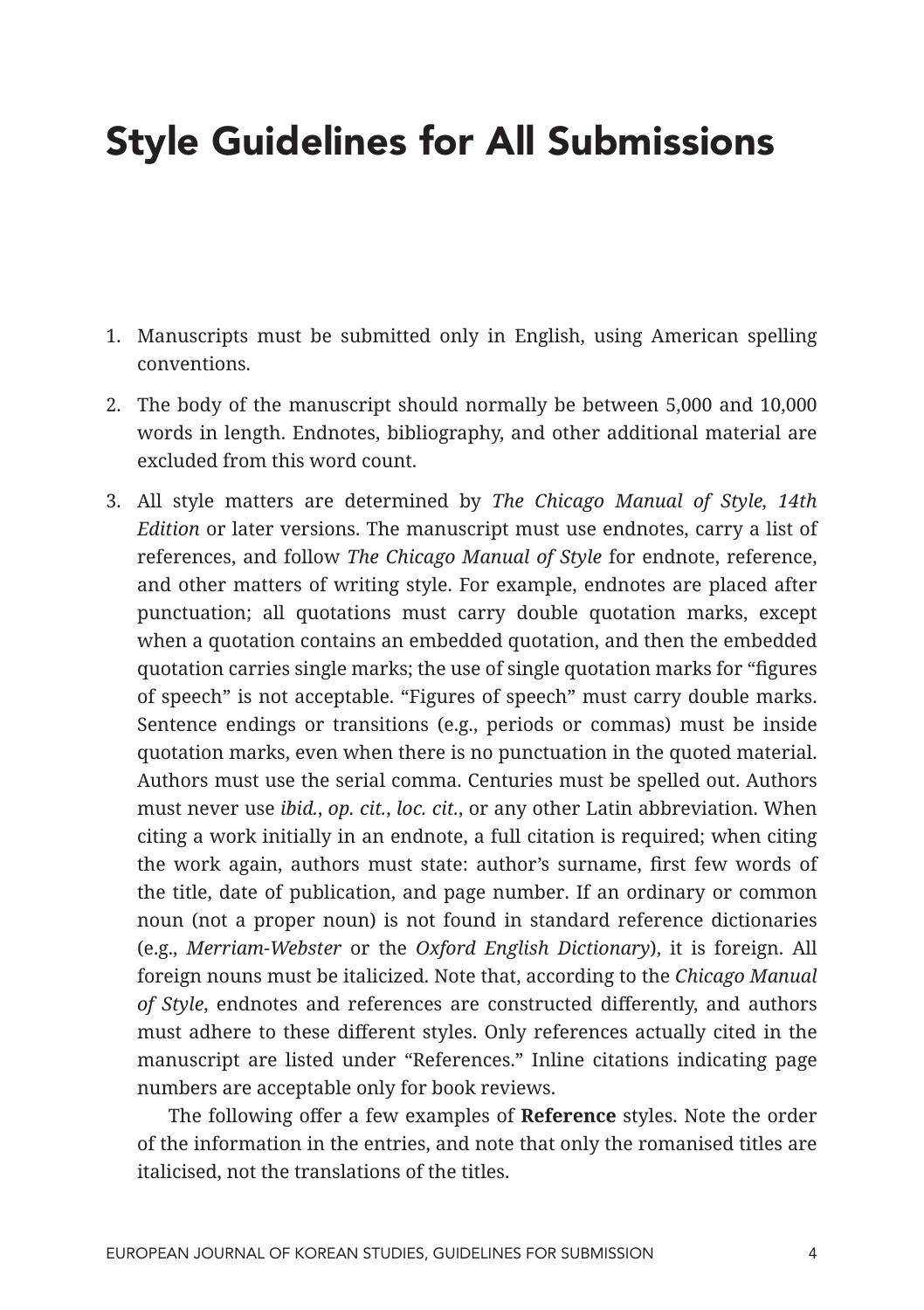#### **• Pre-modern book** (title is italicized)

Yu Sŏng-yong 柳成龍, penname Sŏae 西厓. *Chingbirok* (懲毖錄) (first printed 1633). In Taedong Munhwa Yŏn'guwŏn, Sŏnggyun'gwan Taehakkyo 大東文化硏究院, 成均館大學 校, ed. *Sŏae munjip* (西厓文集). Seoul: Tongguk Munhwasa, 1958. Note no translation of premodern book titles.

#### **• Modern book**

Choi Jang-jip 최장집. *Minjuhwa ihu ŭi minju chuŭi: Han'guk minju chuŭi ŭi posu-chŏk kiwŏn kwa wigi* (민주화 이후 의 민주주의: 한국 민주주의 의 보수적 기원 과 위기 Democracy after democratization: The crisis and origin of conservative democracy in South Korea). Seoul: Humanitas, 2002.

Yow, Valerie Raliegh. *Recording oral history: A guide for the humanities and social sciences*. Walnut Creek, CA: Alta Mira Press, 2005.

Note translation of modern book title.

#### **• Electronic book**

Nydam, Ronald J. *Adoptees come of age: Living within two families*. Louisville, KY: Westminster John Knox Press, 1999. http://www.netlibrary.com (accessed 8 July 2005).

#### **• Chapter in a modern book**

Chi Tu-hwan 池斗煥. "Chosŏn chŏngi sahoe-kyŏngje wa Pusan (조선전기 사회 경제와부 산 The social economy of early Chosŏn and Pusan)." In Pusan chikhal-si sa p'yŏnch'an wiwŏnhoe 釜山直轄市史編纂委員會, ed. *Pusan-si sa* (釜山市史 History of Pusan City), vol. 1, Pusan: Pusan Chikhal-si, pp. 606–632, 1989.

#### **• Journal article**

Han Yŏng-guk 韓榮國. "Ho-sŏ e silsi toen Taedongbŏp: Taedongbŏp yŏn'gu ŭi ilch'ŏk ( 湖西에 實施된 大同法 (上)—大同法硏究의 一齣– Implementation of the Taedongbŏp in Ch'ungch'ŏng Province: One installment in a study of the Taedongbŏp)," *Yŏksa hakpo* ( 歷史學報) 13 (1960.10): 77–107.

Banks, William. "A Secret Meeting in Boise." *Midwestern Political Review* 6 (1958): 26–31.

#### **• Electronic journal or newspaper article**

Carbado, Devon W. "Black Male Racial Victimhood." *Callaloo* 21.2 (1998): 337–361. http://www.jstor.org/ (accessed 8 July 2005).

The following offer a few examples of **Endnote** styles. Note the order of the information in the entries.

(a) First appearance:

- 1. Valerie Raliegh Yow. *Recording oral history: A guide for the humanities and social sciences* (Walnut Creek, CA: Alta Mira Press, 2005), p. 32.
- 2. Han Yŏng-guk. "Ho-sŏ e silsi toen Taedongbŏp (part one): Taedongbŏp yŏn'gu ŭi ilch'ŏk," *Yŏksa hakpo* 13 (1960.10): 100.
- 3. Devon W. Carbado. "Black Male Racial Victimhood," *Callaloo* 21.2 (1998), http:// www.jstor.org/ (accessed July 8, 2005).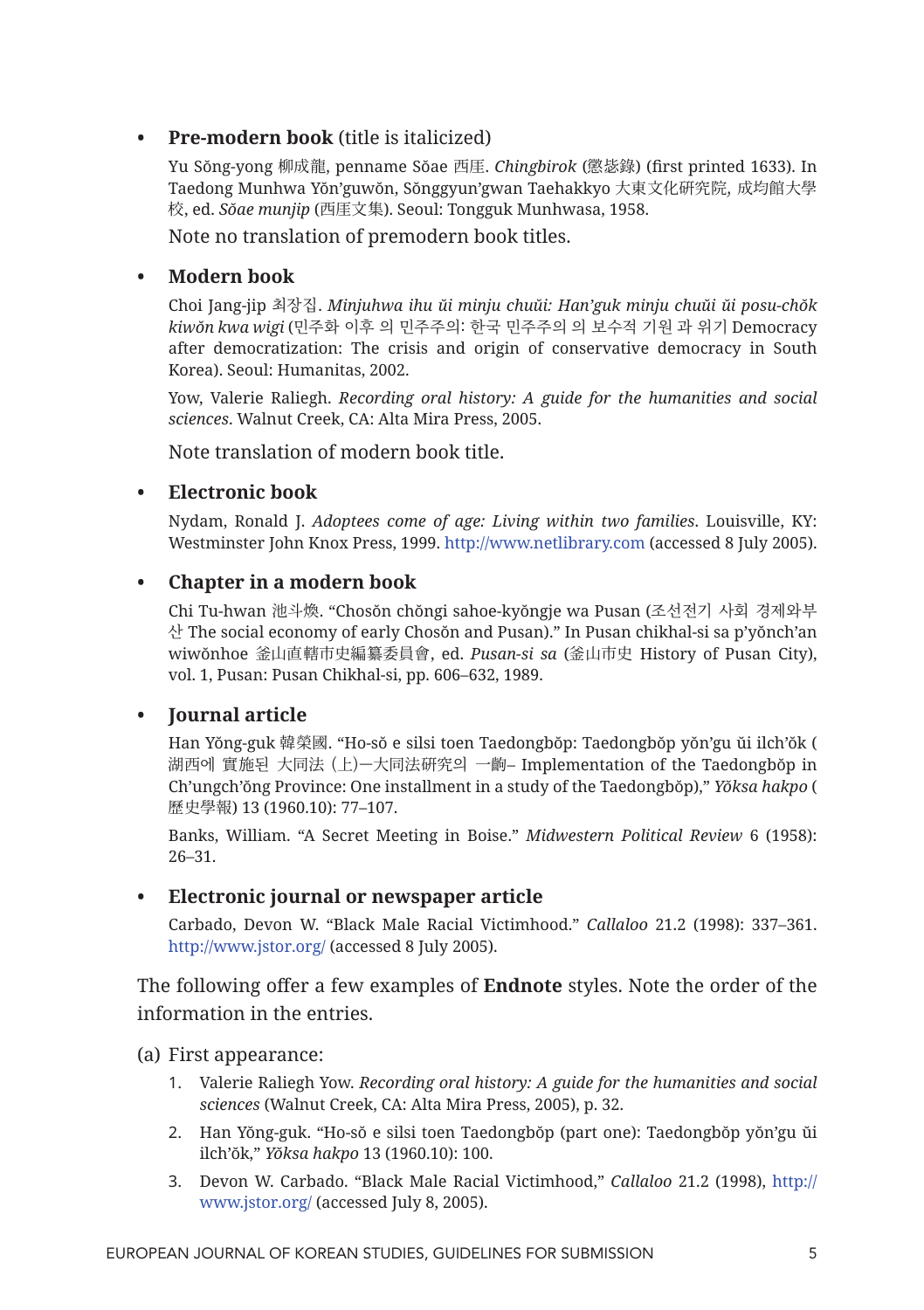- 4. Ronald J. Nydam. *Adoptees come of age: Living within two families* (Louisville, KY: Westminster John Knox Press, 1999), http://www.netlibrary.com (accessed 8 July 2005).
- (b) Second appearance:
	- 5. Yow, *Recording*, 2005, p. 33.
	- 6. Han, "Ho-sŏ, sang," 1960, p. 101.
	- 7. Devon, "Black male," 1998 (accessed July 8, 2005).
	- 8. Nydam, *Adoptees*, 1999 (accessed 8 July 2005).
- 4. Romanization of East Asian names, place names, and terms must follow the McCune–Reischauer system for Korean, the modified Hepburn system for Japanese, and pinyin for Chinese. Words should be parsed in Korean and Japanese about every two syllables and particles should stand alone. If authors are submitting a manuscript that contains old or middle Korean script, they must submit not only a Word file (.doc or .docx file) but also a Hansoft file (.hwp file) of the manuscript.
- 5. Where appropriate, the use of Chinese characters and indigenous scripts following the initial occurrence of a term is encouraged. Please include original scripts (e.g., Korean, Chinese, Japanese) in the References but not in the endnotes. Use only romanisation for the endnotes. Use Batang font for Korean, MS-Mincho font for Japanese, and Malgun Gothic font for Chinese. For articles addressing pre-twentieth century topics, simplified Chinese characters must never be used, except for Japanese names and terms. Articles addressing contemporary topics may use simplified Chinese characters for Chinese names and terms. When using Chinese characters for Korean names and terms, never use simplified characters. Never put any East Asian script into italics.
- 6. The manuscript must be submitted as a Microsoft Word file attachment and must be written in double-spaced, Times Roman, 12-point font. This rule applies to both the text of the article and its section headings. Do not use bold font anywhere in the manuscript. All endnotes must be in Times Roman, 10-point font. All inserted East Asian characters must be in 11-point font in the text, and all East Asian characters in the notes must be in 9-point font.
- 7. The page format must be set for A4 size with left-hand justification only.
- 8. The manuscript must have a separate cover page that gives the full name of the author(s), academic affiliation(s), and full postal and email contact details of the author or the corresponding author. The cover page must also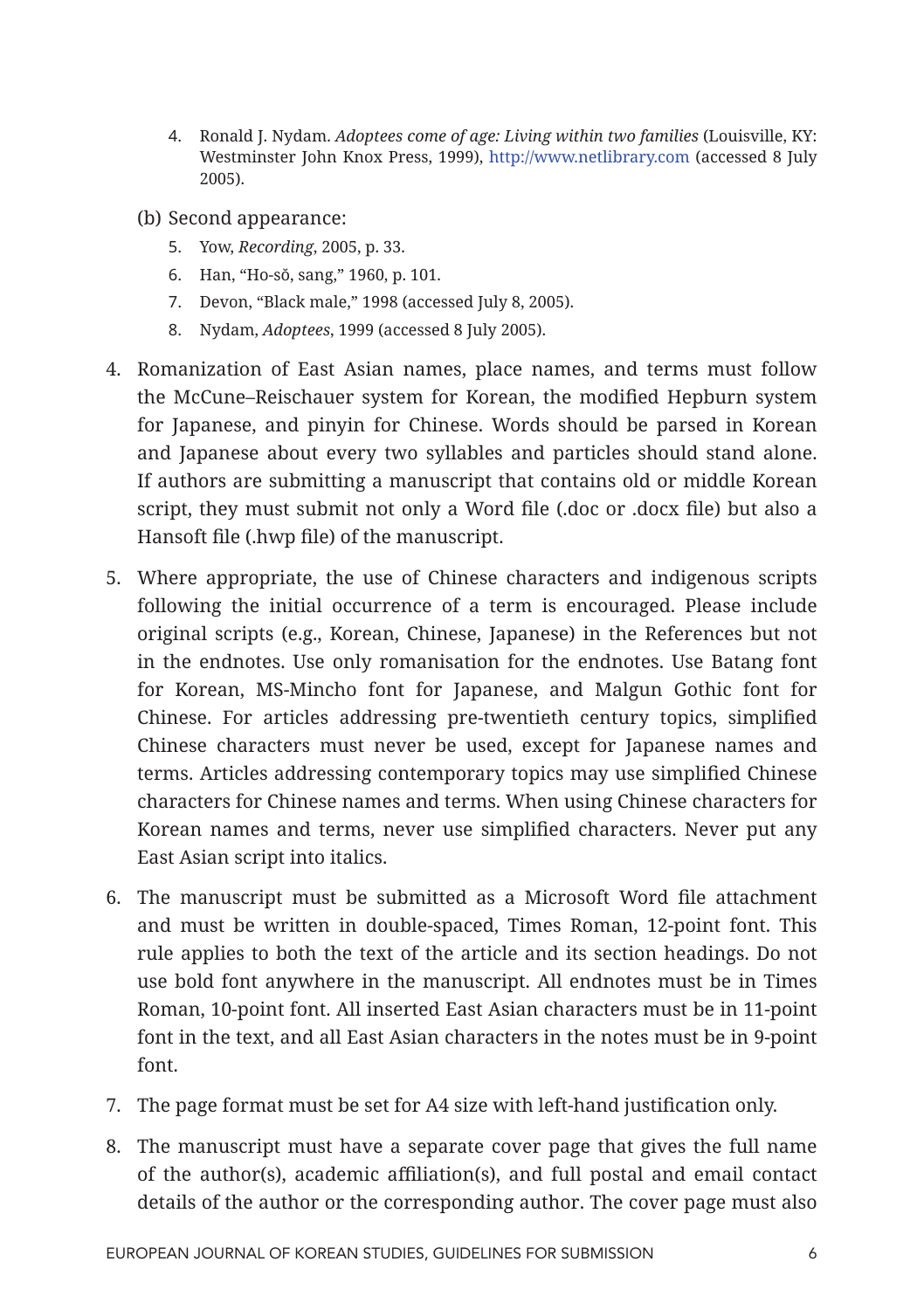have a one-paragraph summary of the contents of the article and five (5) key words.

- 9. The first page of the text of the manuscript must have only the title of the article at the top. The name of the author(s) must NOT be included.
- 10. All materials must be submitted to the Managing Editor, Dr. Robert Winstanley-Chesters at r.winstanley-chesters@leeds.ac.uk

If the manuscript is submitted without adhering to these guidelines, it will be returned for re-submission without reconsideration. The Editorial Board intends that an author should know within two months of the submission of an article about the success of his or her submission.